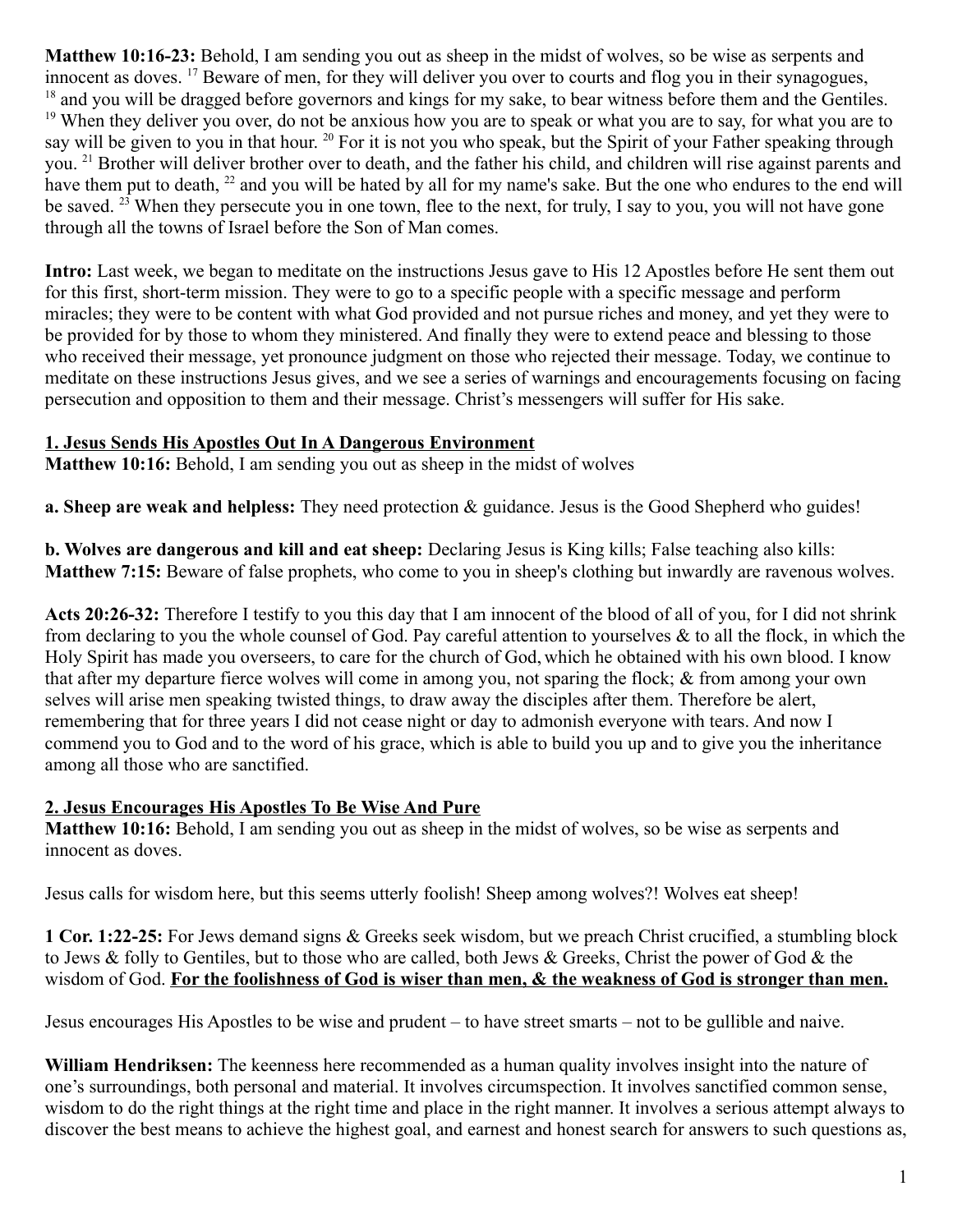"How will this word or action of mine look in the end, how will it affect my own future, the future of my neighbor, and the glory of God? Is this the best way to handle this problem, or is there a better way?"

Jesus also encourages His Apostles to be innocent: to walk in purity, honesty, integrity, and righteousness.

**Greg Nichols:** You want to be shrewd or keen, but not to the point of being deceitful. And you want to be innocent or harmless, but not the point of being naive. The combination of innocence and harmlessness without naivete, and shrewdness or keenness without deception.

**J. C. Ryle:** There are few of our Lord's instructions which it is so difficult to use rightly as this. There is a line marked out for us between two extremes, but it is a line that requires great judgment to define. To avoid persecution by holding our tongues and keeping our religion entirely to ourselves is one extreme: we are not to err in that direction. To court persecution and thrust our religion upon everyone we meet, without regard to place, time or circumstances, is another extreme. In this direction also we are warned not to err, any more than in the other. Truly we may say, "Who is sufficient for these things?" We have need to cry to "the only wise God" for wisdom.

### **3. Jesus Warns His Apostles Of Persecution**

**Matthew 10:17-18:** Beware of men, for they will deliver you over to courts and flog you in their synagogues, <sup>18</sup> and you will be dragged before governors and kings for my sake, to bear witness before them and the Gentiles.

**Men are evil:** Romans 3:23; Ephesians 3; Romans 3:10; God's enemies: **GOSPEL!**

**- Acts 5:27-33, 40-42:** And when they had brought them, they set them before the council. And the high priest questioned them, <sup>28</sup> saying, "We strictly charged you not to teach in this name, yet here you have filled Jerusalem with your teaching, and you intend to bring this man's blood upon us." <sup>29</sup> But Peter and the apostles answered, "We must obey God rather than men. <sup>30</sup> The God of our fathers raised Jesus, whom you killed by hanging him on a tree. <sup>31</sup> God exalted him at his right hand as Leader and Savior, to give repentance to Israel and forgiveness of sins. <sup>32</sup> And we are witnesses to these things, and so is the Holy Spirit, whom God has given to those who obey him." <sup>33</sup> When they heard this, they were enraged and wanted to kill them . . . <sup>40</sup> and when they had called in the apostles, they beat them and charged them not to speak in the name of Jesus, and let them go. <sup>41</sup> Then they left the presence of the council, rejoicing that they were counted worthy to suffer dishonor for the name. <sup>42</sup> And every day, in the temple and from house to house, they did not cease teaching and preaching Jesus as the Christ.

**- Paul & Barnabas: Acts 14:21-22:** When they had preached the gospel to that city and had made many disciples, they returned to Lystra and to Iconium and to Antioch, <sup>22</sup> strengthening the souls of the disciples, encouraging them to continue in the faith, and saying that **through many tribulations** we must enter the kingdom of God.

**- 2 Timothy 3:12:** Indeed, all who desire to live a godly life in Christ Jesus **will be persecuted**

**- Luke 6:22-23:** Blessed are you when people hate you and when they exclude you and revile you and spurn your name as evil, on account of the Son of Man! <sup>23</sup> Rejoice in that day, and leap for joy, for behold, your reward is great in heaven; for so their fathers did to the prophets.

**D. A. Carson:** Where the church is not persecuted, it will either be because it is so strong as to dominate the opposition, or because it has become so domesticated by the surrounding culture that it no longer presents a threat to it. And in that case, the church's condition is even more perilous, for God Himself with judge it since judgment begins with the family of God.

# **4. Jesus Encourages His Apostles That The Spirit Of The Father Will Speak Through Them**

**Matthew 10:19-20:** When they deliver you over, do not be anxious how you are to speak or what you are to say, for what you are to say will be given to you in that hour.  $^{20}$  For it is not you who speak, but the Spirit of your Father speaking through you.

When Jesus' Apostles were arrested, they did not need to be anxious – the Holy Spirit (the Spirit of your Father) was with them and spoke through them. And He is with us, and will speak through us!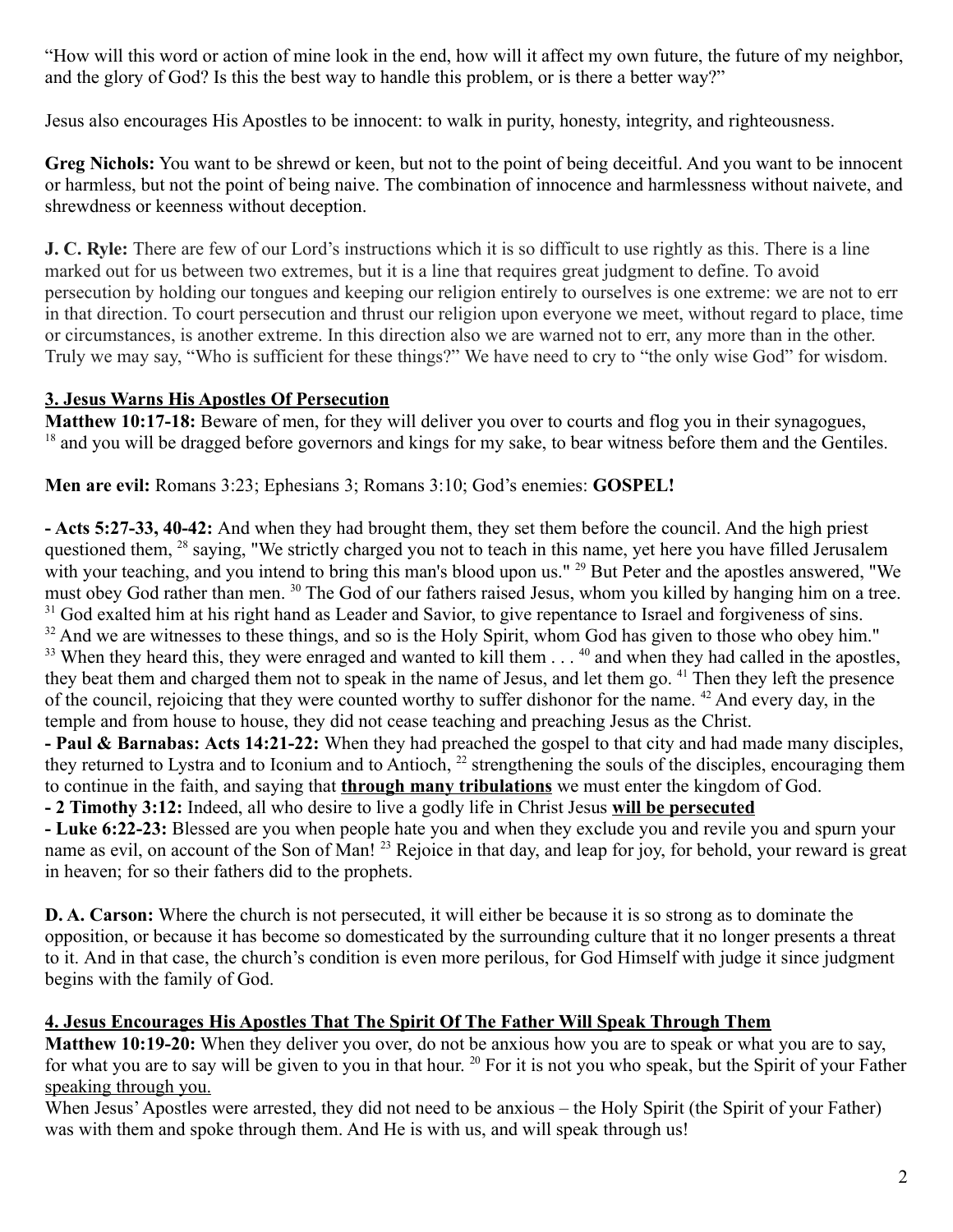**Acts 4:7-14:** And when they had set them in the midst, they inquired, "By what power or by what name did you do this?" <sup>8</sup> Then Peter, filled with the Holy Spirit, said to them, "Rulers of the people and elders, <sup>9</sup> if we are being examined today concerning a good deed done to a crippled man, by what means this man has been healed, <sup>10</sup> let it be known to all of you and to all the people of Israel that by the name of Jesus Christ of Nazareth, whom you crucified, whom God raised from the dead - by him this man is standing before you well. <sup>11</sup> This Jesus is the stone that was rejected by you, the builders, which has become the cornerstone. <sup>12</sup> And there is salvation in no one else, for there is no other name under heaven given among men by which we must be saved." <sup>13</sup> Now when they saw the boldness of Peter and John, and perceived that they were uneducated, common men, they were astonished. And they recognized that they had been with Jesus. <sup>14</sup> But seeing the man who was healed standing beside them, they had nothing to say in opposition.

This is not an excuse for pastors and Bible teachers to be lazy and not prepare sermons and Bible studies.

### **5. Jesus Warns His Apostles Of Division And Hatred**

**Matthew 10:21-22:** Brother will deliver brother over to death, and the father his child, and children will rise against parents and have them put to death,  $^{22}$  and you will be hated by all for my name's sake.

**a. There will be bitter division, even within families, that leads to death: Luke 12:51:** Do you think that I have come to give peace on earth? No, I tell you, but rather division.

**News Article (08/23/2021):** The Muslim father of a 20-year-old convert to Christianity in Uganda on Sunday killed him for refusing to recant his faith, sources said. Kawona [the father] of Bupalama village . . . was not charged with murder but a lesser charge of manslaughter because he killed his son in anger for leaving Islam, sources said. His son, Tefiiro, put his faith in Christ in 2019. At that time his father drove him from their home, and he went to Kampala, where he worked in a hotel, relatives said. His mother later spent several months trying to convince him to return home to reconcile with his father, which Tefiiro resisted until consenting to come back . . . His father was away from home until Saturday, when he called a family meeting to question Tefiiro about whether he had come back to Islam, relatives said. "I am mature enough to join any religion that I feel like because I am above 18 years old," Tefiiro told him . . . "I want to confirm that I am saved by the grace of God. I can't renounce my Christian faith now or in the future." Kawona became angry but remained silent as he left the house . . . Another relative said that the next day, Kawona returned with a knife and hoe and started hitting Tefiiro, who managed to escape to a neighbor's house. "He followed Tefiiro and forcefully entered the house and removed him back to the homestead, where he tied him up and started beating him with the hoe," said the relative, whose identity is withheld for security reasons. "He fell down unconscious. He then hanged him up." The wailing of Tefiiro's mother and other relatives at the home where Kawona had hung his son with a rope by the neck brought neighbors rushing to the home, sources said "When I arrived at Kawona's house with other neighbors, we found the father outside the house," the area chairperson . . . told Morning Star News. "He told us that he had killed his son who had disgraced the Islamic religion by becoming a Christian."

**Sheikh Muhammed Salih Al-Munajjid:** If a Muslim apostatizes & meets the conditions of apostasy . . . then his blood may be shed with impunity [with no punishment]. He is to be executed by the Muslim ruler or by his deputy, such as the qaadi or judge,  $\&$  he is not to not be washed (after death, in preparation for burial), the funeral prayer is not to be offered for him & he is not to be buried with the Muslims. The evidence that the apostate is to be executed is the words of the Prophet: "Whoever changes his religion, execute him." (al-Bukhaari, 2794). What is meant by religion here is Islam (i.e., whoever changes from Islam to another religion). The Prophet said: "It is not permissible to shed the blood of a Muslim who bears witness that there is no god except Allaah and that I am His Messenger, except in one of three cases: a soul for a soul (i.e., in the case of murder); a married man who commits adultery; and one who leaves his religion (al-Bukhaari, 6878; Muslim, 1676)

**b. You will be hated by all: D. A. Carson:** "All men" (v. 22) does not mean "all men without exception," for then there would be no converts, but "all men without distinction" – all men irrespective of race, color, or creed. **(A lot!)**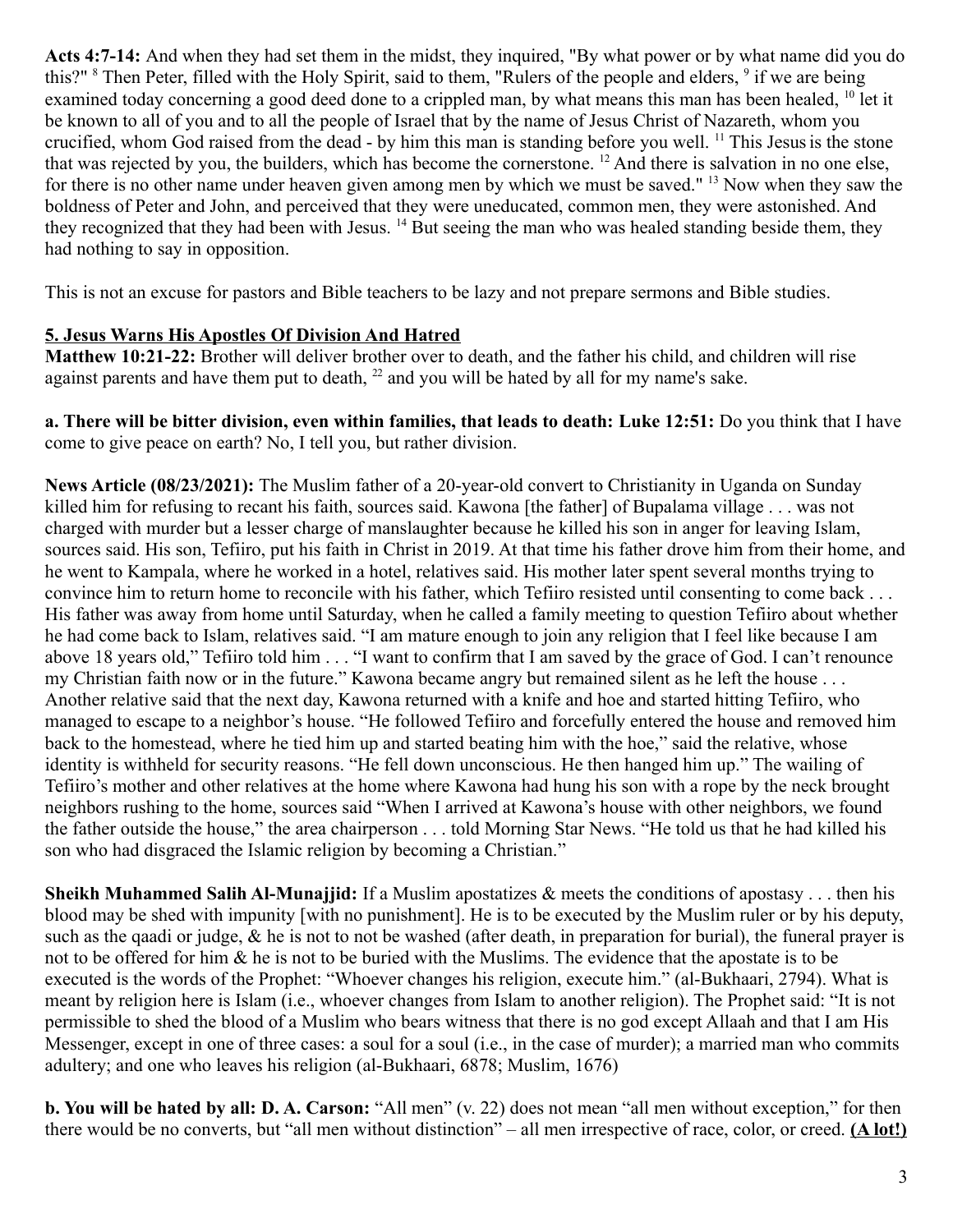**c. V. 22: hated by all for my name's sake: V. 18:** you will be dragged before governors & kings for my sake; What kind of man speaks this way? The God-Man! Jesus is worthy to suffer for, be hated for, & ultimately die for!

# **6. Jesus Encourages His Apostles To Endure To The End**

**Matthew 10:22:** But the one who endures to the end will be saved.

**I thought salvation was by faith alone?** Justification is by faith alone!

1) Saved (Justified): **Ephesians 2:8-9:** For by grace you have been saved through faith. And this is not your own doing; it is the gift of God, not a result of works, so that no one may boast.

2) Saved (Sanctification): **1 Corinthians 1:18:** For the word of the cross is folly to those who are perishing, but to us who are being saved it is the power of God. **Philippians 2:12-13:** work out your own salvation with fear and trembling, for it is God who works in you, both to will and to work for his good pleasure.

3) Saved (Glorified): **Romans 13:11:** For salvation is nearer to us now than when we first believed.

**Of The Perseverance Of Saints:** We believe that such only are real believers as endure unto the end; that their persevering attachment to Christ is the grand mark which distinguishes them from superficial professors; that a special Providence watches over their welfare; and they are kept by the power of God through faith unto salvation.

**1 Corinthians 9:24-27:** Do you not know that in a race all the runners compete, but only one receives the prize? So run that you may obtain it. <sup>25</sup> Every athlete exercises self-control in all things. They do it to receive a perishable wreath, but we an imperishable. <sup>26</sup> So I do not run aimlessly; I do not box as one beating the air. <sup>27</sup> But I discipline my body and keep it under control, lest after preaching to others I myself should be disqualified. **(Todd: 49 years!)**

# **7. Jesus Instructs His Apostles To Flee When Persecuted**

**Matthew 10:23:** When they persecute you in one town, flee to the next, for truly, I say to you, you will not have gone through all the towns of Israel before the Son of Man comes.

**a. When you are persecuted, flee:** It's not always wrong to run away! Jesus fled: **Luke 4:27-30:** And there were many lepersin Israel in the time of the prophet Elisha, and none of them was cleansed, but only Naaman the Syrian." <sup>28</sup> When they heard these things, all in the synagogue were filled with wrath. <sup>29</sup> And they rose up and drove him out of the town and brought him to the brow of the hill on which their town was built, so that they could throw him down the cliff. <sup>30</sup> But passing through their midst, he went away.

**b. The Word of God spread through persecution: Acts 8:1-4:** And Saul approved of his execution. And there arose on that day a great persecution against the church in Jerusalem, and they were all scattered throughout the regions of Judea and Samaria, except the apostles. <sup>2</sup> Devout men buried Stephen and made great lamentation over him. <sup>3</sup> But Saul was ravaging the church, and entering house after house, he dragged off men and women and committed them to prison.<sup>4</sup> Now those who were scattered went about preaching the word.

**c. Other times, it's right to stay:** Jesus stayed (went to) Jerusalem. Jesus didn't speak of His disciples fleeing from Him as a good thing: **Mark 14:27-28;** And Jesus said to them, "You will all fall away, for it is written, 'I will strike the shepherd, and the sheep will be scattered.' But after I am raised up, I will go before you to Galilee." **Luke 22:31-32:** "Simon, Simon, behold, Satan demanded to have you, that he might sift you like wheat, but I have prayed for you that your faith may not fail. And when you have turned again, strengthen your brothers."

Pastor Vasyl Ostryi stayed in Ukraine with his wife & four daughters. He writes: "If the church is not relevant at a time of crisis, then it is not relevant in a time of peace . . . We have decided to stay, both as a family & as a church. When this is over, the citizens of Kyiv will remember how Christians have responded in their time of need."